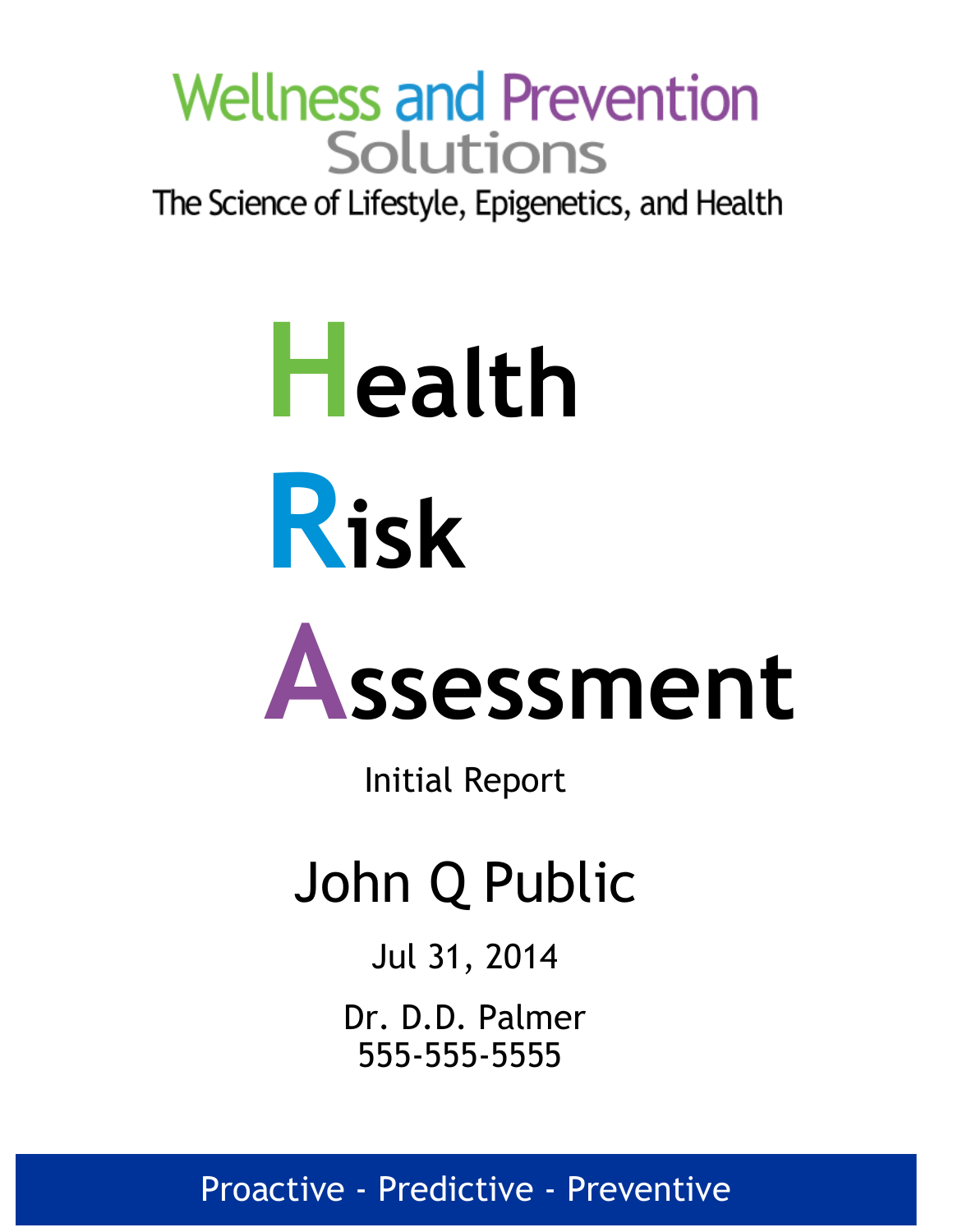**Report Prepared For:** John Q Public **Report Date:** Jul 31, 2014

### **Health Risk Assessment Initial Report**

#### **John Q:**

Congratulations on choosing to take a proactive role in your health. With the knowledge in your personalized **Wellness and Prevention Health Risk Assessment** report you will gain an understanding of the impact your past lifestyle choices have had on your current health risk status. Most importantly, this revolutionary report will enable you to use this information to predict whether you are heading toward the genetic expression of chronic health or chronic sickness in the future.

There are five questions that form the foundation of our revolutionary, unique, and evidence-based health risk assessment, report, and recommendations. These are:

- 1. What is your current health risk status? **(Identify your Health Risks)**
- What lifestyle stressors are **CAUSING** your current health risk status? **(Identify the CAUSES of** 2. **your Health Risks)**
- What is your predicted future health risk status? **(Predict your Future Health Risk Status if** 3. **you do not Address the Causes of your Health Risks)**
- What lifestyle choices and health resources do you **REQUIRE** for health recovery and your 4. future Wellness and Prevention? **(Identify the Solutions for your current Health Risks and Future Wellness and Prevention)**
- What is your ongoing health risk status? **(Regular Wellness and Prevention Health Risk** 5. **Assessments)**

John Q your personalized **Wellness and Prevention Health Risk Assessment Report** answers these foundational questions for you.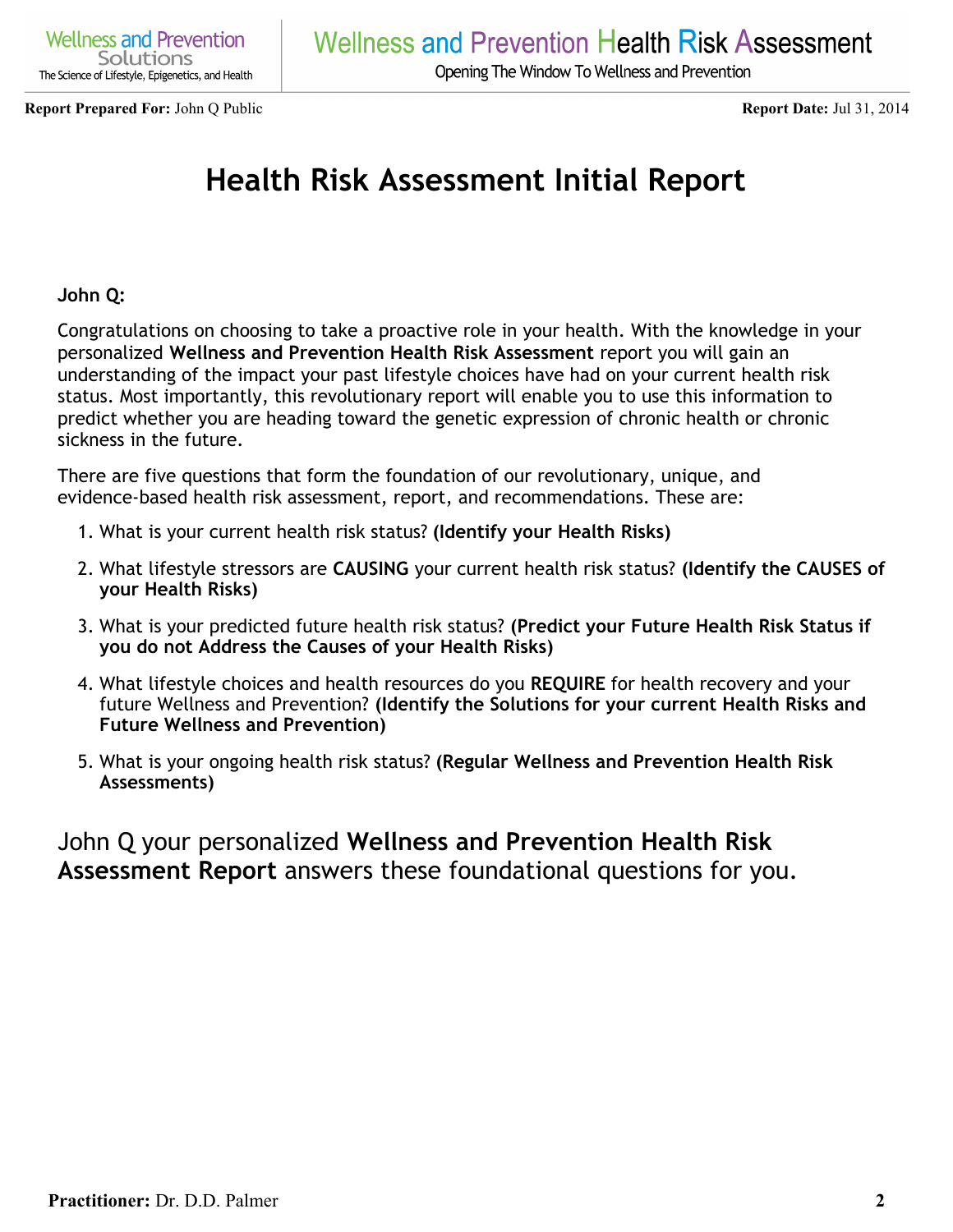**Wellness and Prevention** Solutions The Science of Lifestyle, Epigenetics, and Health

#### **Wellness and Prevention Health Risk Assessment**

Opening The Window To Wellness and Prevention

**Report Prepared For:** John Q Public **Report Date:** Jul 31, 2014

### **HRA Summary**

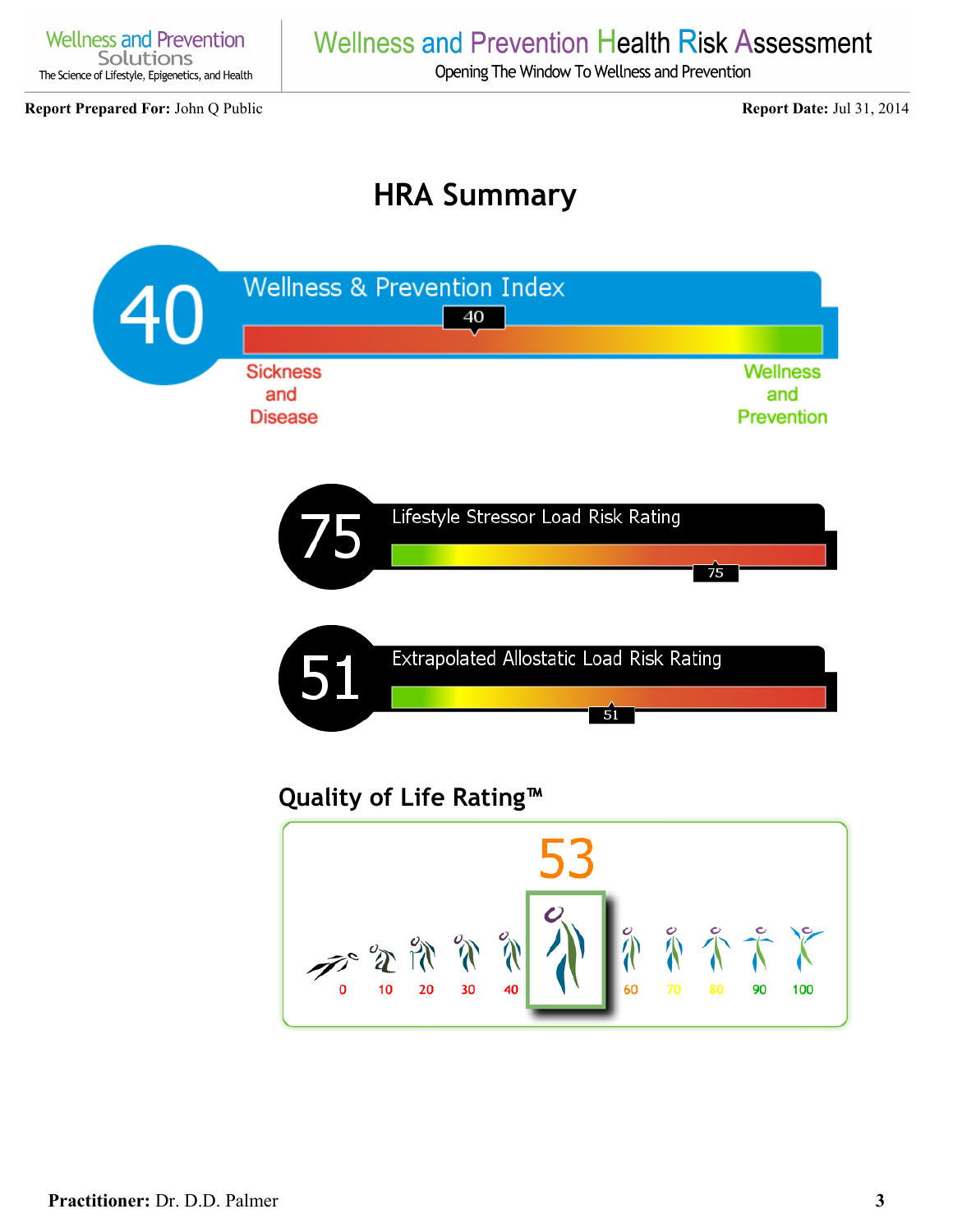**Wellness and Prevention** Solutions The Science of Lifestyle, Epigenetics, and Health

#### **Report Prepared For:** John Q Public **Report Date:** Jul 31, 2014

**Wellness and Prevention Health Risk Assessment** 

Opening The Window To Wellness and Prevention

#### **Wellness & Prevention Index™ Score**

40

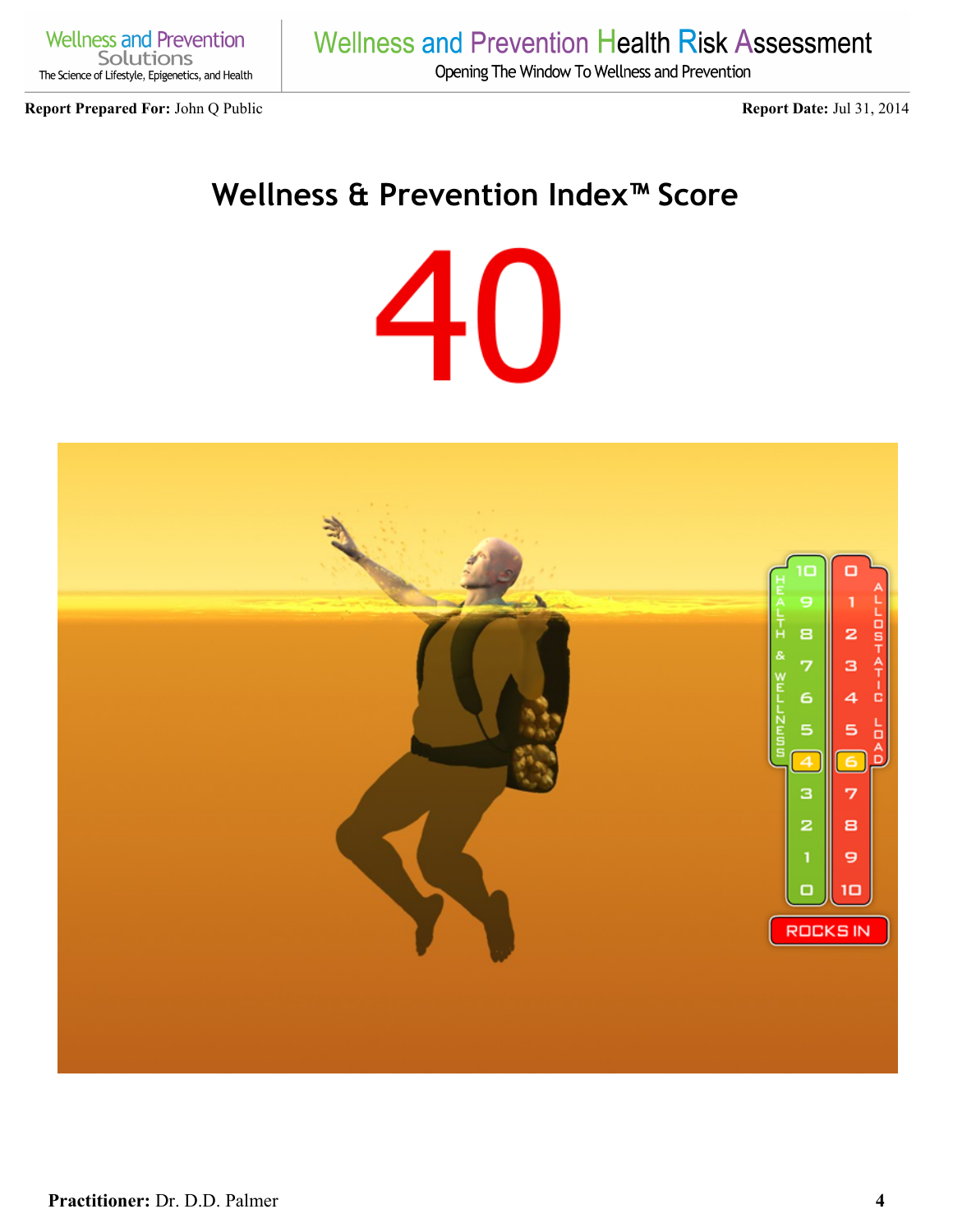Opening The Window To Wellness and Prevention

**Report Prepared For:** John Q Public **Report Date:** Jul 31, 2014

### **Lifestyle Stressor Load Risk Rating™**



**Urgent Warning!** Your Lifestyle Stressor Load Risk Rating is **SEVERE**. Your current lifestyle habits are putting you at **SEVERE RISK** for sickness and disease. You need to take **URGENT ACTION** to change your lifestyle habits.

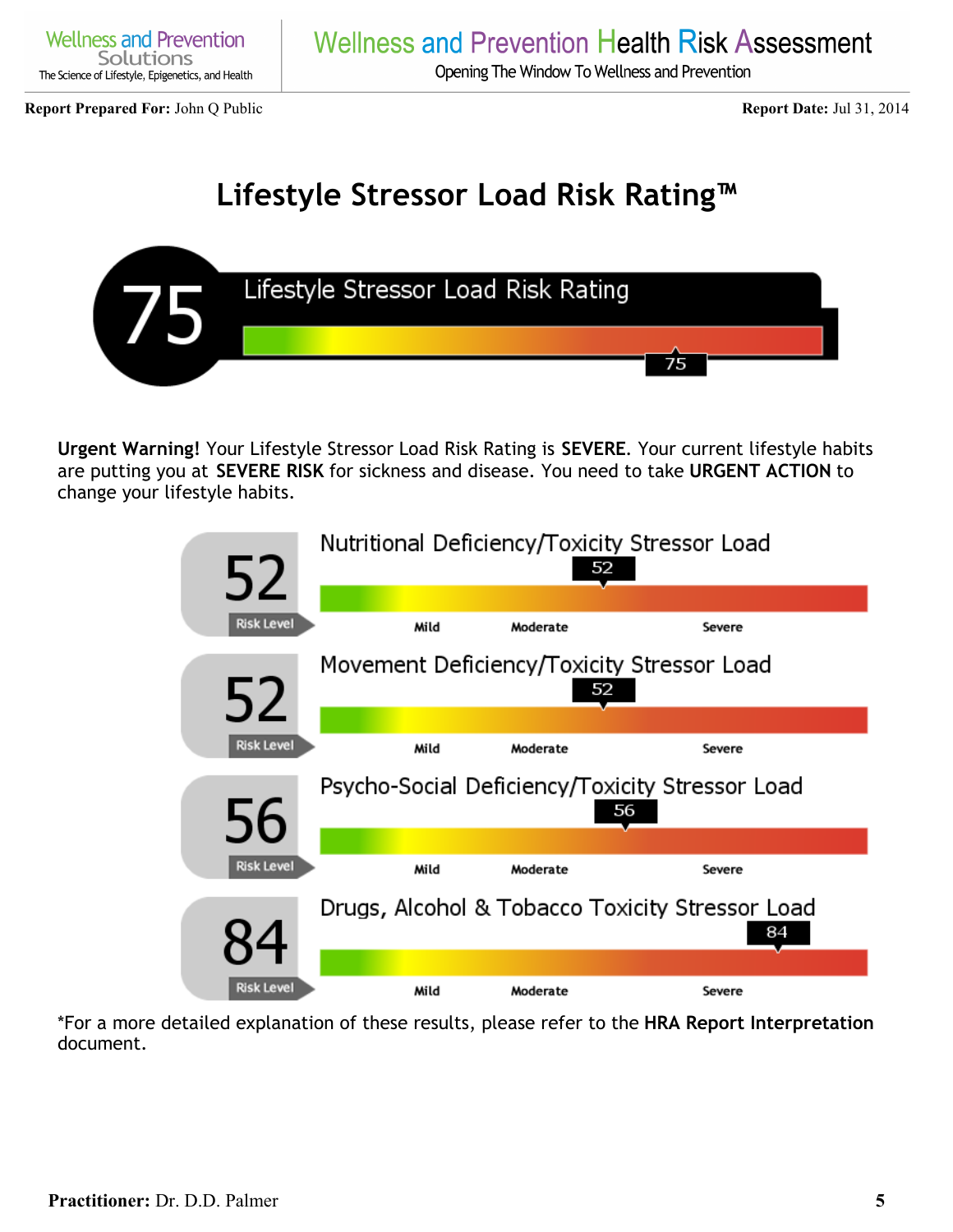Opening The Window To Wellness and Prevention

**Report Prepared For:** John Q Public **Report Date:** Jul 31, 2014

### **Lifestyle Stressor Load Risk Rating™ Raw Data Table**

|                                                   |               | Value          | <b>HRA Target Value</b>                |                              |  |  |
|---------------------------------------------------|---------------|----------------|----------------------------------------|------------------------------|--|--|
| Nutritional Deficiency/Toxicity Stressor Load     |               |                |                                        |                              |  |  |
| Water Intake                                      |               | $\overline{2}$ |                                        | 5 cups per day               |  |  |
| <b>Fruit Intake</b>                               |               | $\overline{2}$ | 5 servings per day                     |                              |  |  |
| Vegetable Intake                                  |               | $\overline{2}$ | 5 servings per day                     |                              |  |  |
| Omega-3 Intake                                    |               | 4              | 7 serv/wk - 1.5 grams daily            |                              |  |  |
| Vitamin D Intake                                  |               | 4              | 7 serv/wk - 4000 IUs daily             |                              |  |  |
| Probiotic Intake                                  |               | 4              | 7 serv/wk - 30 billion organisms daily |                              |  |  |
| Multivitamin-Mineral Intake                       |               | 4              | 7 serv/wk                              |                              |  |  |
| Grain Intake                                      |               | 2              | 0 servings daily                       |                              |  |  |
| Dairy Intake                                      |               | 3              | 0 servings daily                       |                              |  |  |
| Non-Nutritional Food Intake                       |               | 5              | 0 servings weekly                      |                              |  |  |
| Movement Deficiency/Toxicity Stressor Load        |               |                |                                        |                              |  |  |
| Aerobic Exercise                                  |               | 3              |                                        | 7 days/week 30 minutes daily |  |  |
| Spinal Hygiene Exercises                          |               | 4              | 7 days/week                            |                              |  |  |
| <b>Resistance Exercise</b>                        |               | $\overline{2}$ | 3 times per week                       |                              |  |  |
| <b>Maximal Effort Exercises</b>                   |               | 1              | 2 times per week                       |                              |  |  |
| Hours Sitting / Day                               |               | 5              | less than 3 hours                      |                              |  |  |
| Psycho-Social Deficiency/Toxicity Stressor Load   |               |                |                                        |                              |  |  |
| Hours of Restful Sleep / Day                      |               | $4^*$          |                                        | 8                            |  |  |
| <b>Stress Reduction Activity</b>                  |               | 3              | 7 days/week                            |                              |  |  |
| <b>Gratitude Activity</b>                         |               | 4              | 7 days/week                            |                              |  |  |
| Level of Self Control                             |               | 6              | rating of 9 or higher                  |                              |  |  |
| Have Written Goals/Plans                          |               | <b>No</b>      |                                        | yes                          |  |  |
| Problem Solving Ability                           |               | 5              | rating of 9 or higher                  |                              |  |  |
| Level of Self-Rated Integrity                     |               |                | rating of 9 or higher                  |                              |  |  |
| Level of Self-Responsibility                      |               | 5              | rating of 9 or higher                  |                              |  |  |
| Quality of Internal Dialogue                      |               | 5              | rating of 9 or higher                  |                              |  |  |
| <b>Evaluation/Use Core Values</b>                 |               | 6              | rating of 9 or higher                  |                              |  |  |
| Evaluation/Use of Core Beliefs                    |               | 6              | rating of 9 or higher                  |                              |  |  |
| Drugs, Alcohol and Tobacco Toxicity Stressor Load |               |                |                                        |                              |  |  |
| Alcohol Intake                                    |               | 2              | 0 servings/week                        |                              |  |  |
| <b>Tobacco Use</b>                                |               | 1              | 0 uses/day                             |                              |  |  |
| Recreational Drug Use                             |               | $\mathbf{1}$   | 0 uses/week                            |                              |  |  |
| Pain Medication Use                               |               | 4              | 0 uses/week                            |                              |  |  |
| <b>Sleep Medication Use</b>                       |               | 4              | 0 uses/week                            |                              |  |  |
| Digestive Medication Use                          |               | 4              | 0 uses/week                            |                              |  |  |
| <b>Elimination Medication Use</b>                 |               | 5.             | 0 uses/week                            |                              |  |  |
| Allergies/Asthma/Skin Disorder Medication Use     | 5             |                | 0 uses/week                            |                              |  |  |
| Severe Risk                                       | Moderate Risk |                | Mild Risk                              | No/Low Risk                  |  |  |

To Learn More About Improving Your Score, [Click Here](https://www.wellnessandprevention.com/patient/hra/default.cfm?intCurrentTab=10).

\*Adjusted for medication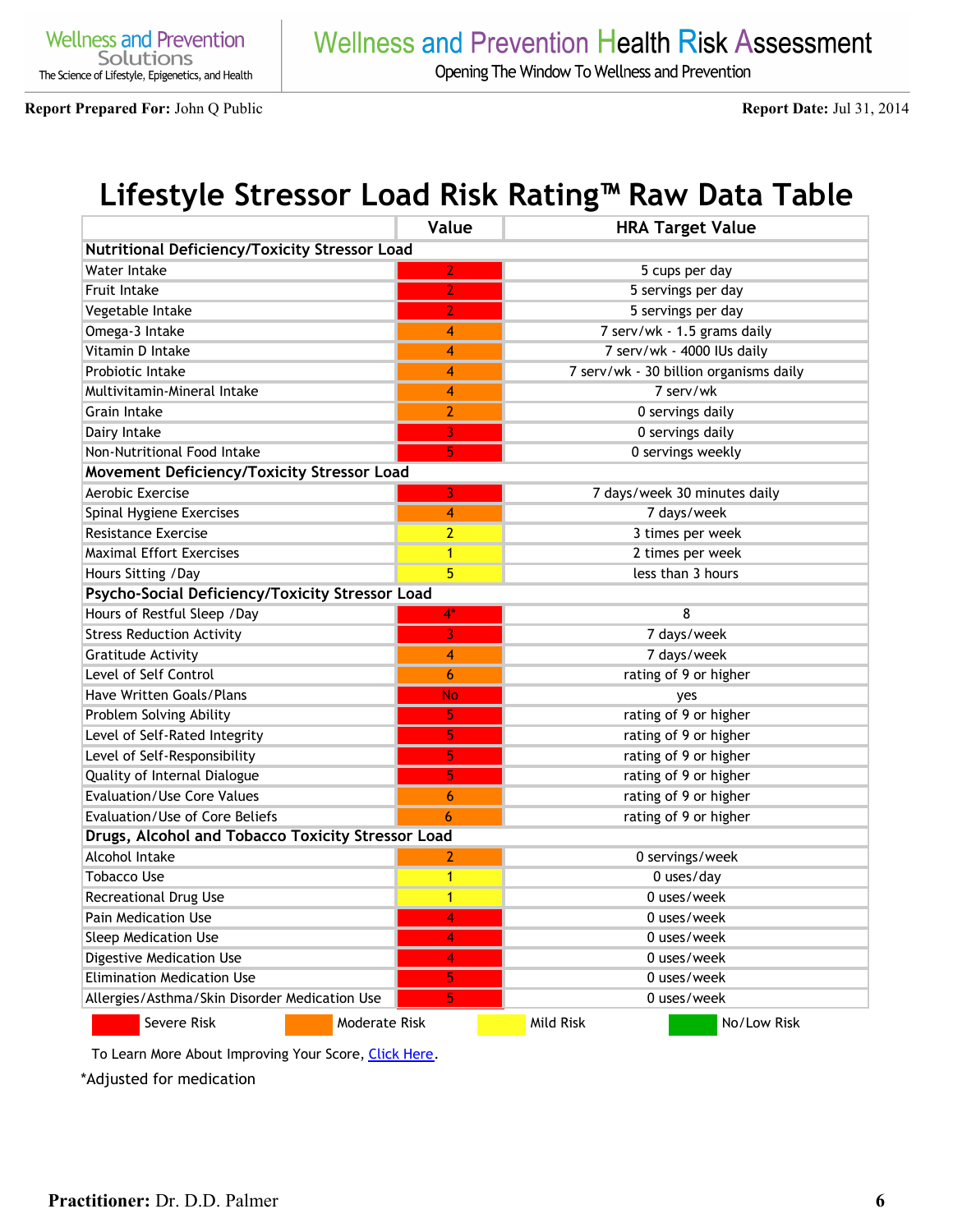**Report Prepared For:** John Q Public **Report Date:** Jul 31, 2014

### **Extrapolated Allostatic Load Risk Rating™**



**Urgent Warning!** Your Allostatic Load Risk Rating is **SEVERE.** Your body and/or mind systems are showing signs of **SEVERE** allostasis and functional adaptation fatigue. Your current lifestyle habits are putting you at **SEVERE RISK** for sickness and disease. You need to take **URGENT ACTION** to change your lifestyle habits.

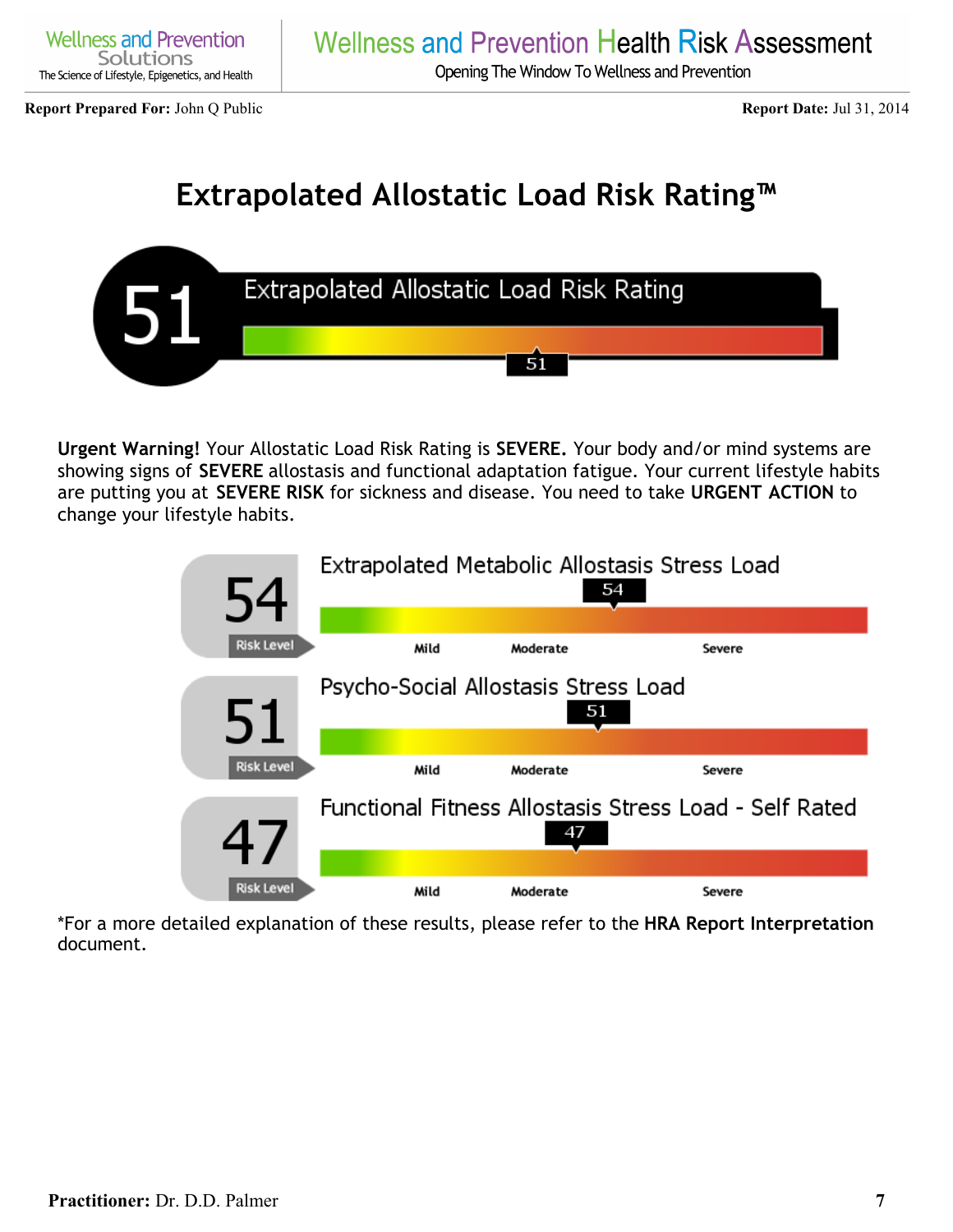**Report Prepared For:** John Q Public **Report Date:** Jul 31, 2014

#### **Extrapolated Allostatic Load Risk Rating™ Raw Data Table**

| <b>Extrapolated Metabolic Allostasis Stress Load</b>          |                      |                                                |                                             |  |  |  |
|---------------------------------------------------------------|----------------------|------------------------------------------------|---------------------------------------------|--|--|--|
|                                                               |                      | Value                                          | <b>HRA Target Value</b>                     |  |  |  |
| BMI (5ft 6in   180lbs)                                        |                      | $29.1***$                                      | < 22                                        |  |  |  |
| Aerobic Exercise                                              |                      |                                                | 7 days/week 30 minutes daily                |  |  |  |
| <b>Aerobic Fitness</b>                                        |                      | <b>Continuously at a swift</b><br>walking pace | Continuously at a swift 'fit jogger's' pace |  |  |  |
| <b>Fruit Intake</b>                                           |                      |                                                | 5 servings per day                          |  |  |  |
| Vegetable Intake                                              |                      | $\overline{2}$                                 | 5 servings per day                          |  |  |  |
| Alcohol Intake                                                |                      | $\overline{2}$                                 | 0 servings/week                             |  |  |  |
| <b>Tobacco Use</b>                                            |                      | 1                                              | 0 uses/day                                  |  |  |  |
| Hours of Restful Sleep / Day                                  |                      | $4^*$                                          | 8                                           |  |  |  |
| Diagnosed with Chronic Illness                                |                      | 0                                              | 0                                           |  |  |  |
| Diagnosed with Cholesterol and/or Blood Lipid<br>Risk Factor  |                      | 0                                              | 0                                           |  |  |  |
| Diagnosed with Blood Sugar and/or Insulin Risk<br>Factor      |                      | $\mathbf{0}$                                   | 0                                           |  |  |  |
| Diagnosed with High Blood Pressure                            |                      | $\mathbf{0}$                                   | $\Omega$                                    |  |  |  |
| Psycho-Social Allostasis Stress Load                          |                      |                                                |                                             |  |  |  |
|                                                               |                      | Answer                                         | <b>HRA Target Value</b>                     |  |  |  |
| Level of Anxiety/Worry                                        |                      | 4                                              | rating of 1 or lower                        |  |  |  |
| Level of Sadness/Depression                                   |                      | 6                                              | rating of 1 or lower                        |  |  |  |
| Overall Psychological/Emotional Stress                        |                      | 4                                              | rating of 1 or lower                        |  |  |  |
| Satisfaction with Work Environment                            |                      | 5                                              | rating of 9 or higher                       |  |  |  |
| Satisfaction with Personal/Family Environment                 |                      | 6                                              | rating of 9 or higher                       |  |  |  |
| Satisfaction with Social/Community<br>Environment             |                      | 6                                              | rating of 9 or higher                       |  |  |  |
| Hours of Restful Sleep / Day                                  |                      | $4^*$                                          | 8                                           |  |  |  |
| <b>Functional Fitness Allostasis Stress Load - Self Rated</b> |                      |                                                |                                             |  |  |  |
|                                                               |                      | <b>Result</b>                                  | <b>HRA Target Value</b>                     |  |  |  |
| Aerobic Exercise                                              |                      |                                                | 7 days/week 30 minutes daily                |  |  |  |
| Aerobic Fitness                                               |                      | <b>Continuously at a swift</b><br>walking pace | Continuously at a swift 'fit jogger's' pace |  |  |  |
| Spinal Hygiene Exercises                                      |                      | 4                                              | 7 days/week                                 |  |  |  |
| <b>Resistance Exercise</b>                                    |                      | $\overline{2}$                                 | 3 times per week                            |  |  |  |
| <b>Maximal Effort Exercises</b>                               |                      | 1                                              | 2 times per week                            |  |  |  |
| Severe Risk                                                   | <b>Moderate Risk</b> | Mild Risk                                      | No/Low Risk                                 |  |  |  |

To Learn More About Improving Your Score, [Click Here](https://www.wellnessandprevention.com/patient/hra/default.cfm?intCurrentTab=10).

\*Adjusted for medication

\*\*\* Corrected for muscle mass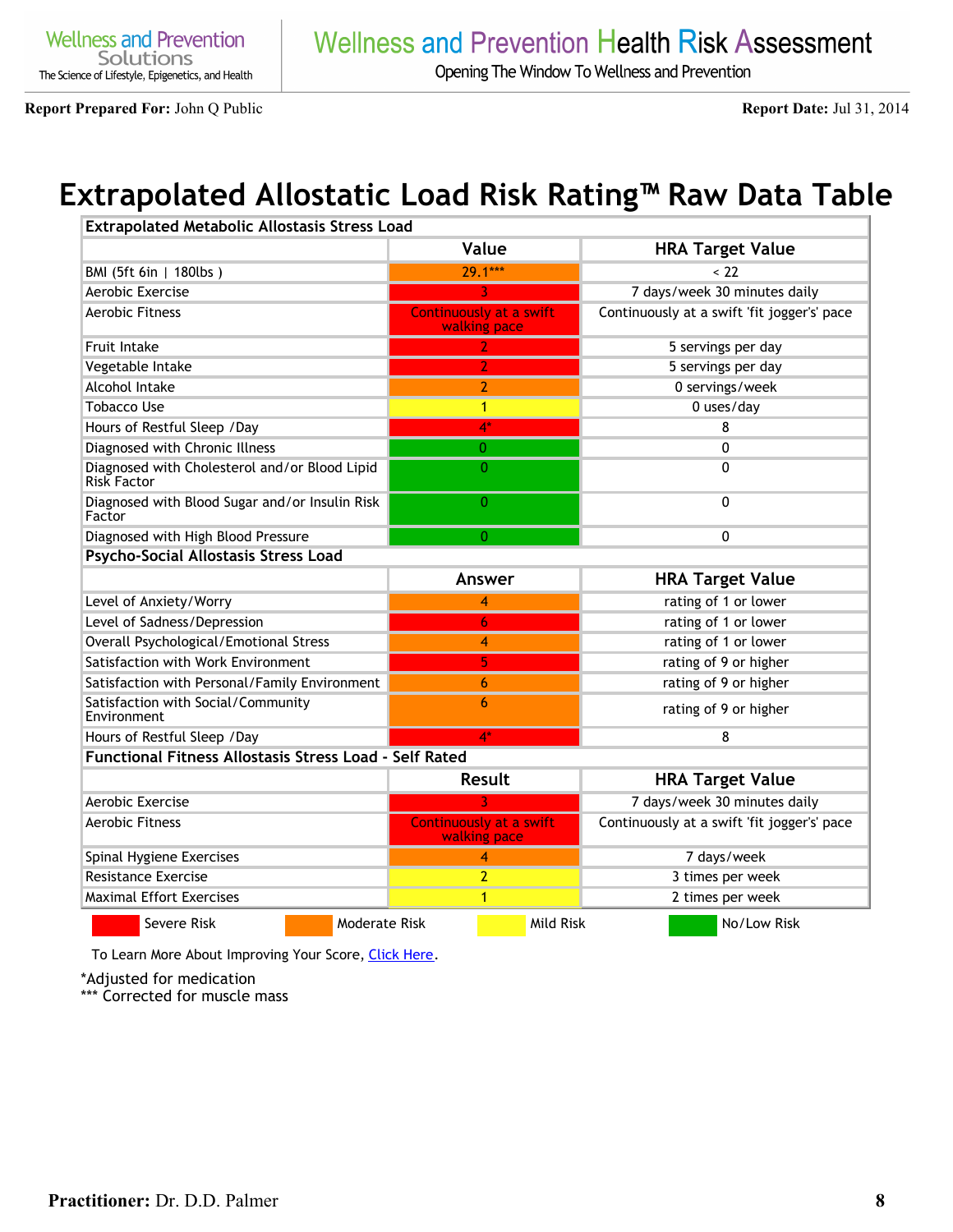Opening The Window To Wellness and Prevention

**Report Prepared For:** John Q Public **Report Date:** Jul 31, 2014

#### **Quality of Life Rating™**



**Warning!** Your Quality of Life score is MODERATELY LOW. Your physical and emotional health is **SIGNIFICANTLY IMPEDING** your ability to perform and enjoy the activities and relationships of your day to day life. You need to take **IMMEDIATE ACTION** to change your physical and emotional lifestyle habits.

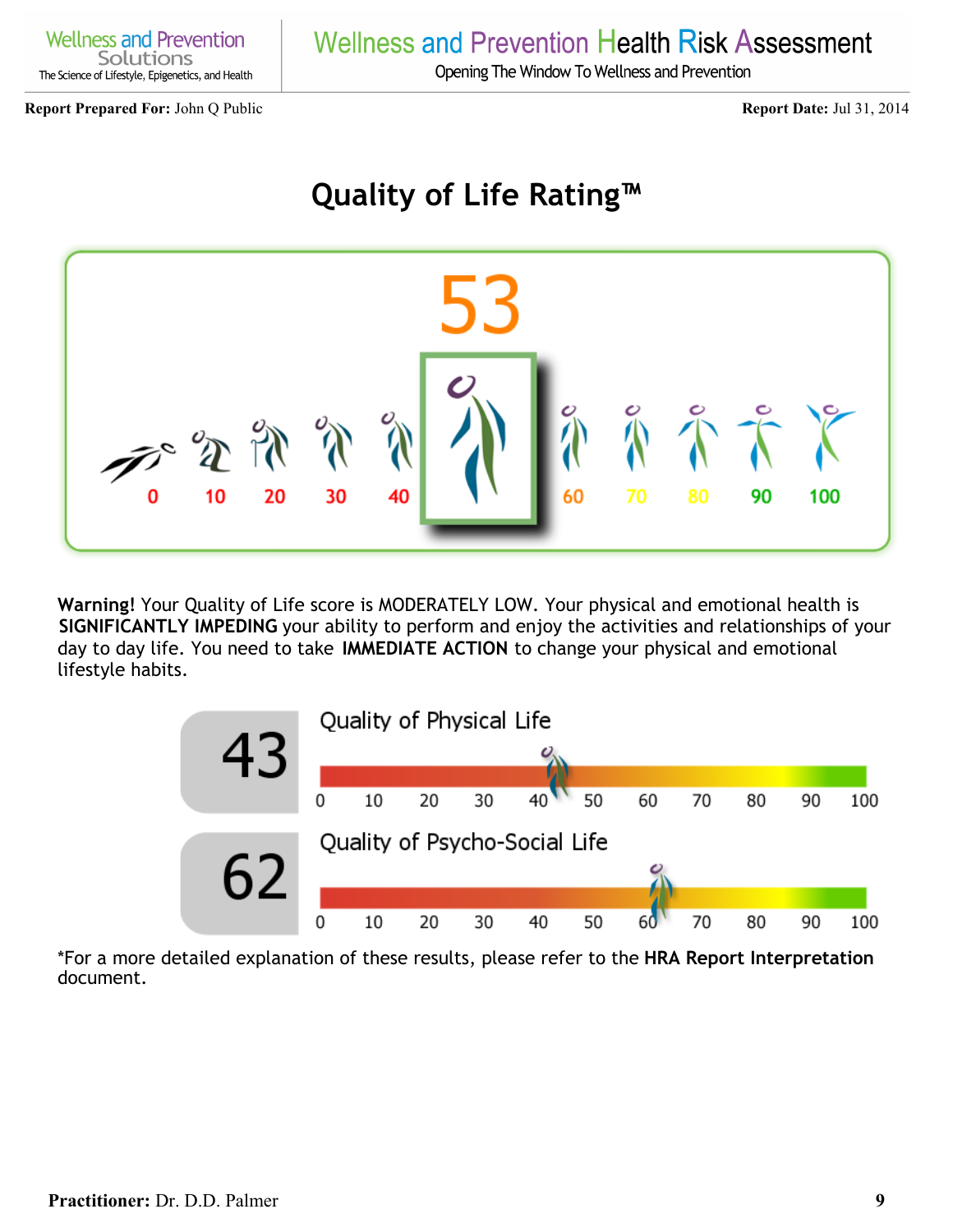Opening The Window To Wellness and Prevention

**Report Prepared For:** John Q Public **Report Date:** Jul 31, 2014

## **Quality of Life Rating™ Raw Data Table**

| <b>Quality of Physical Life</b>                                      |                |                          |  |  |  |  |
|----------------------------------------------------------------------|----------------|--------------------------|--|--|--|--|
|                                                                      | Value          | <b>HRA Target Value</b>  |  |  |  |  |
| Self Rated Overall Physical Health                                   | 6              | rating of 9 or higher    |  |  |  |  |
| Hours of Restful Sleep / Day                                         | $4^*$          |                          |  |  |  |  |
| <b>Physical Energy Levels</b>                                        | 6              | rating of 9 or higher    |  |  |  |  |
| <b>Body Image</b>                                                    | 7              | rating of 9 or higher    |  |  |  |  |
| Days Per Week Experiencing Allergies/Asthma/Skin<br><b>Disorders</b> | $4^*$          | ი                        |  |  |  |  |
| Ability to Perform Daily Activities Without Limitation               | $7^*$          | rating of 9 or higher    |  |  |  |  |
| Days Per Week with Physical Pain                                     | 4              | 0                        |  |  |  |  |
| Days Per Week With Digestive Problems                                | 4              | 0                        |  |  |  |  |
| Days Per Week With Elimination Problems                              | $4^*$          | 0                        |  |  |  |  |
| Level of Sex Drive                                                   | 7              | rating of 9 or higher    |  |  |  |  |
| Quality of Psycho-Social Life                                        |                |                          |  |  |  |  |
|                                                                      | Value          | <b>HRA Target Value</b>  |  |  |  |  |
| <b>Overall Emotional/Mental Health</b>                               | 7              | rating of 9 or higher    |  |  |  |  |
| Satisfaction with Work Environment                                   | 5              | rating of 9 or higher    |  |  |  |  |
| Satisfaction with Personal/Family Environment                        | 6              | rating of 9 or higher    |  |  |  |  |
| Satisfaction with Social/Community Environment                       | 6              | rating of 9 or higher    |  |  |  |  |
| Overall Level of Self-Esteem                                         | $\overline{7}$ | rating of 9 or higher    |  |  |  |  |
| Overall Level of Hopefulness and Optimism                            | 7              | rating of 9 or higher    |  |  |  |  |
| Overall Level of Gratitude                                           | $\overline{7}$ | rating of 9 or higher    |  |  |  |  |
| Level of Anxiety/Worry                                               | 4              | rating of 1 or lower     |  |  |  |  |
| Level of Sadness/Depression                                          | 6              | rating of 1 or lower     |  |  |  |  |
| <b>Overall Life Satisfaction</b>                                     | $\overline{7}$ | rating of 9 or higher    |  |  |  |  |
| <b>Mental Vitality Levels</b>                                        | $\overline{7}$ | rating of 9 or higher    |  |  |  |  |
| Sufficiency of Resources                                             | $\overline{7}$ | rating of 9 or higher    |  |  |  |  |
| Feeling Calm and Peaceful                                            | $\overline{7}$ | rating of 9 or higher    |  |  |  |  |
| Severe Risk<br>Moderate Risk                                         |                | Mild Risk<br>No/Low Risk |  |  |  |  |

To Learn More About Improving Your Score, [Click Here](https://www.wellnessandprevention.com/patient/hra/default.cfm?intCurrentTab=10).

\*Adjusted for medication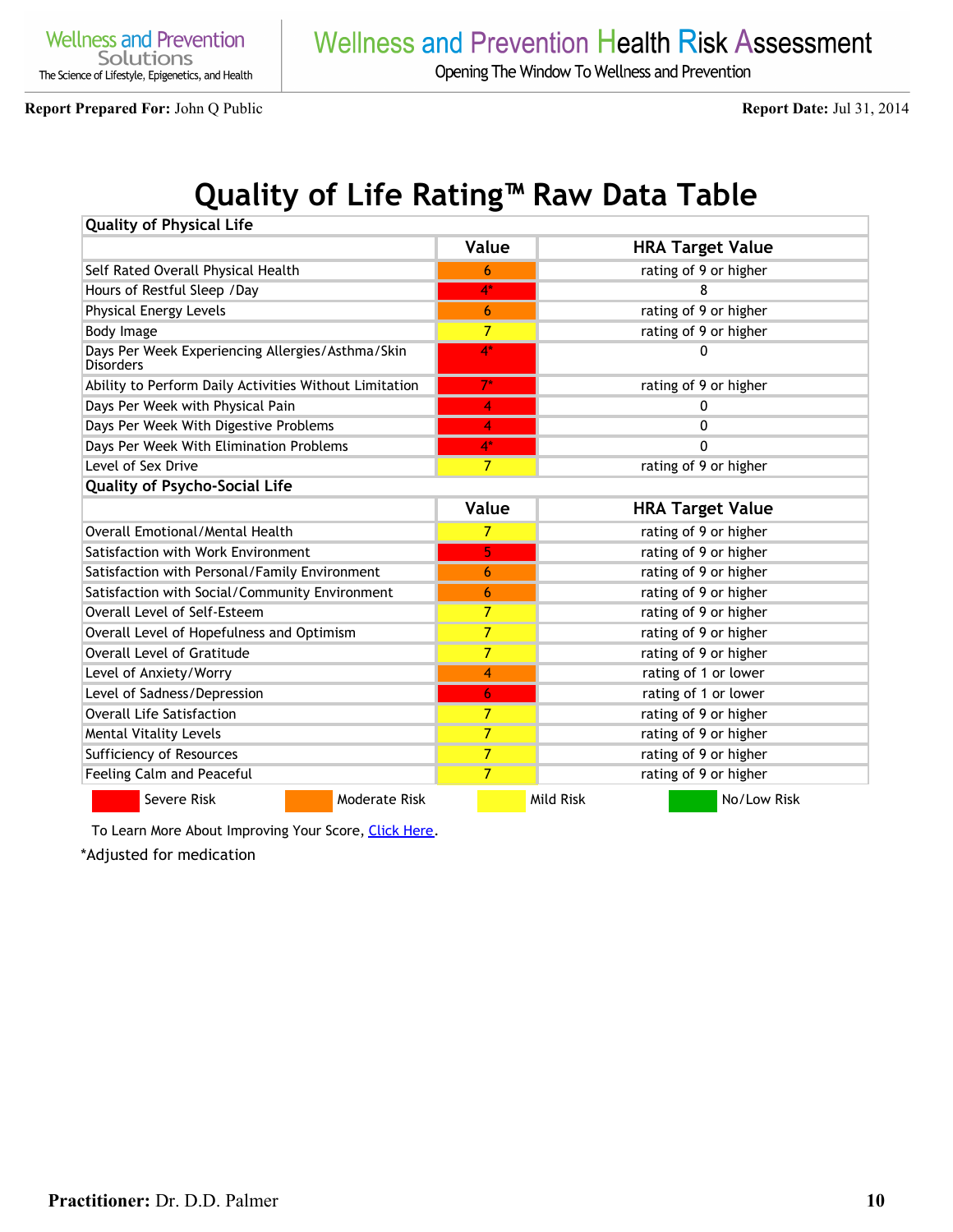Opening The Window To Wellness and Prevention

**Report Prepared For:** John Q Public **Report Date:** Jul 31, 2014

#### **Wellness & Prevention Index™**



**Urgent Warning!** Your Wellness and Prevention Index score is **SEVERELY LOW**. Your current lifestyle habits are putting you at **SEVERE RISK** of chronic illness, accelerated aging, and decreased quantity and quality of life. You need to take **URGENT ACTION** to change your lifestyle habits.



If you are not within the green area of the graph (a score of 90 or above) then, without lifestyle habit change, you are heading away from wellness and prevention and toward sickness, disease, and accelerated aging in the future. The further you are away from the green area of the graph the faster you are moving toward sickness, disease and accelerated aging.

Your revolutionary **Wellness and Prevention Index™** score is based on data from your individual Allostatic Load Risk Rating, Lifestyle Stressor Load Risk Rating and Quality of Life Rating. All this data is then weighted, combined, and analyzed to produce the most comprehensive, most early detective, and most predictive health rating in history: the **Wellness and Prevention Index™** Score.

Think of your individual **Wellness and Prevention Index™** score as the single best direct indicator telling you where you are and where you are headed. Your score represents the combination of the most significant determining factors wrapped into a single direct rating of your current and predicted future health status.